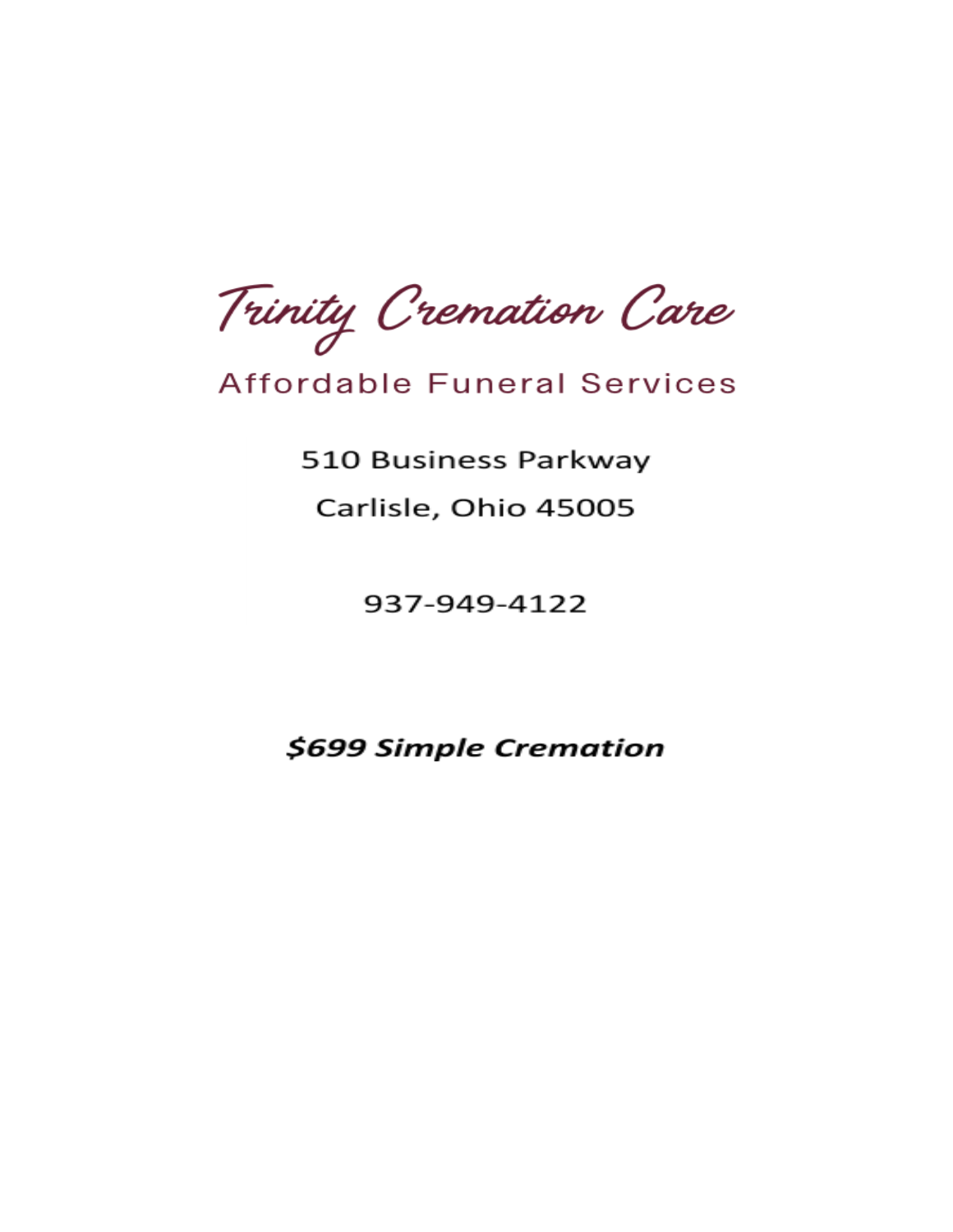## **SIMPLIFIED PRICING PACKAGES**

## **Simple Cremation: ---------------------------------------------\$699 Includes**:

- Removal and transfer of body directly to crematory within Montgomery, Warren and Butler counties. Basic services of funeral director and staff
- Refrigeration prior to cremation up to 7 days
- Cremation casket and a plastic temporary urn
- Securing all authorizations, permits and cremation fee
- Includes one certified death certificate
- We will accept life insurance for a direct cremation but there will be a \$150 fee for processing.

|--|--|

- Use of chapel for 1 hour
- Carnation cremation spray
- 50 memorial cards
- Register book

**Funeral Followed by Cremation: ---------------------------------\$2,500 includes:**

- Transfer of deceased to funeral home
- Basic services of funeral director and staff
- Embalming, dressing, cosmetizing and casketing for viewing
- Use of rental casket
- Use of hearse to church
- 1-hour same day visitation and funeral service
- Memorial package which includes register book, memorial folders, bookmarks
- Carnation casket spray
- Cremation fee and cremation casket
- Securing all permits and authorizations
- 1 certified death certificate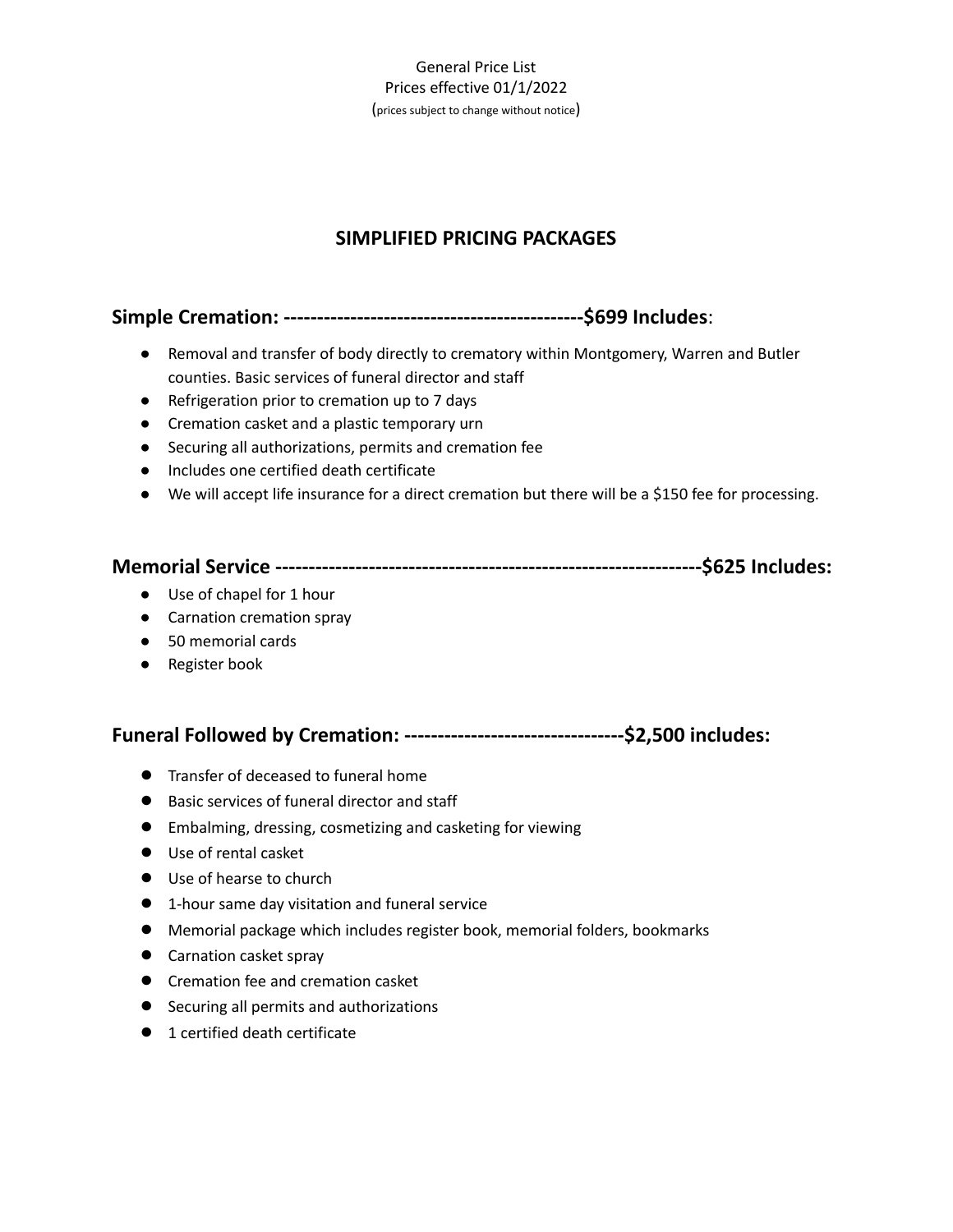### **Graveside service: -------------------------------------------------\$1695 includes:**

- Transfer of deceased to funeral home
- Basic services of funeral director and staff
- 20 gauge non-gasketed metal casket
- Hearse to cemetery
- One certified death certificate
- This plan does NOT include embalming, viewing, cemetery expenses, memorial book costs or third-party expenses.

## **Complete Funeral Plan: -----------------------------------------------\$3,500 includes:**

- Transfer of deceased to funeral home
- Basic services of funeral director and staff
- Embalming, dressing, cosmetizing and casketing to prepare deceased for viewing
- 20 gauge, non-gasketed metal casket
- 1-hour visitation and 1-hour funeral service
- Carnation flower spray
- Memorial package which includes: register book, 50 memorial folders, 10 bookmarks
- 1 certified death certificate
- Hearse and supervision of graveside service

Upgrades to all packages are available: Motorcycle escort: \$160-250 Rose floral spray in place of carnations: \$200 Add a family car for \$400 for 4 hours Add \$200/hour for visitation/services after 5 pm during the week or weekend and holidays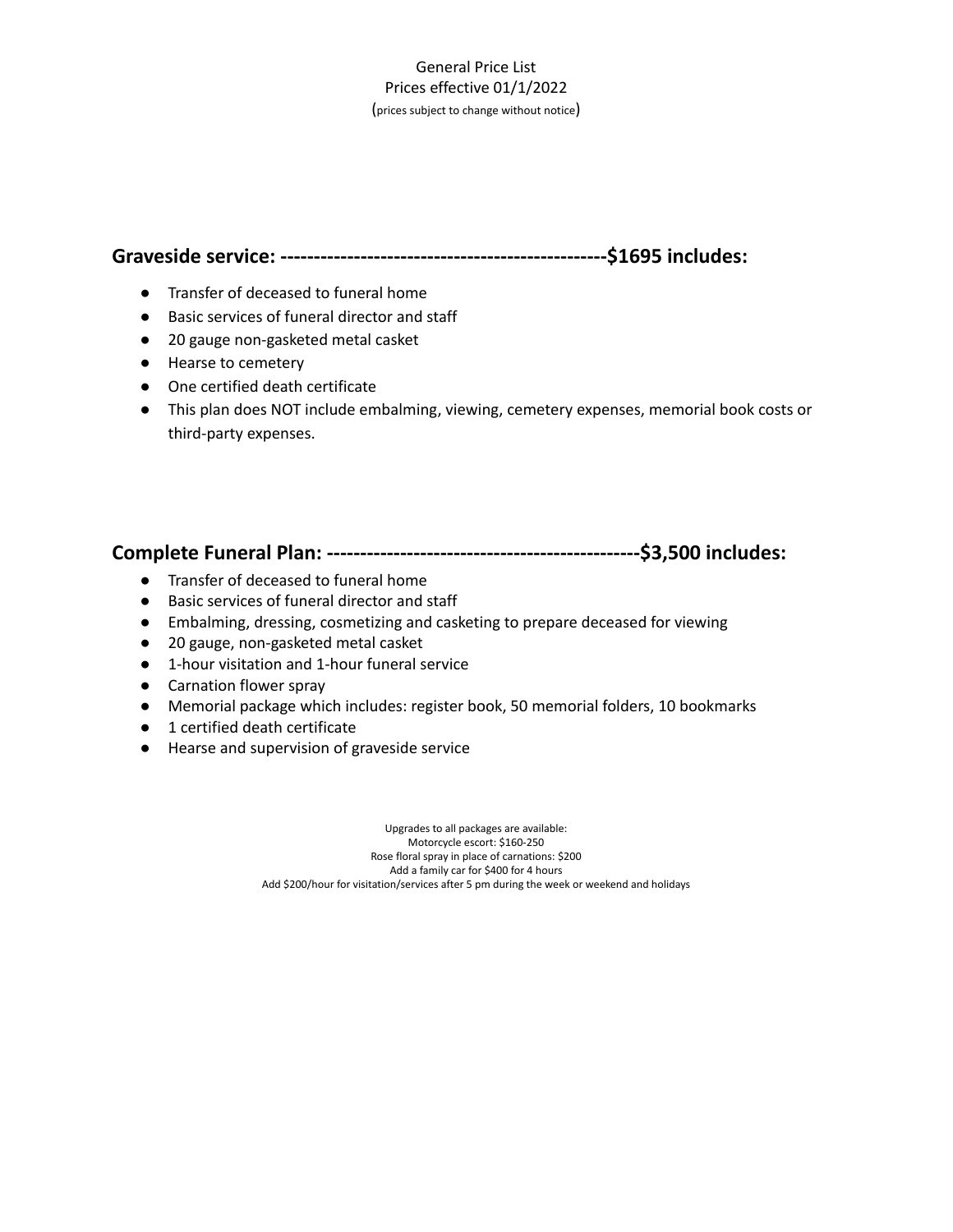The goods and services shown below are those we can provide our customers. You may choose only the items *you desire. However, any funeral arrangements you select will include a charge for our basic services and* overhead. If legal or other requirements mean you must buy any items you didn't specifically ask for, we will *explain the reason in writing on the statement we provide describing the funeral goods and services you selected.*

| Except in certain special cases, embalming is not required by law. Embalming may be necessary, however,<br>if you select certain funeral arrangements, such as a funeral with a viewing. If you do not want embalming,<br>you usually have the right to choose an arrangement that does not require you to pay for it such as direct<br>cremation or immediate burial. Add \$150 for autopsy care                                                                                                                                                                                                                                                                |  |
|------------------------------------------------------------------------------------------------------------------------------------------------------------------------------------------------------------------------------------------------------------------------------------------------------------------------------------------------------------------------------------------------------------------------------------------------------------------------------------------------------------------------------------------------------------------------------------------------------------------------------------------------------------------|--|
| Our services include: conducting the arrangements conference; planning the funeral; consulting with family<br>and clergy; shelter of remains; preparing and filing of necessary notices; obtaining necessary authorizations<br>and permits; coordinating with the cemetery, crematory or other third parties. In addition, this fee includes<br>a proportionate share of our basic overhead costs.<br>This fee is for our basic services and overhead will be added to the total cost of the funeral arrangements<br>you select. (This fee is already included in our charges for direct cremations, immediate burials, and<br>forwarding or receiving remains.) |  |
| Applies to all graveside, memorial and funeral services on holidays, Saturdays and Sundays.                                                                                                                                                                                                                                                                                                                                                                                                                                                                                                                                                                      |  |
| <b>Other Preparation Of The Body:</b>                                                                                                                                                                                                                                                                                                                                                                                                                                                                                                                                                                                                                            |  |
| (Any facility within 50 miles. Add \$200/hour for weekends, after 5 pm and holidays)                                                                                                                                                                                                                                                                                                                                                                                                                                                                                                                                                                             |  |
|                                                                                                                                                                                                                                                                                                                                                                                                                                                                                                                                                                                                                                                                  |  |
| (Any facility within 50 miles. Add \$200/hour for weekends, after 5 pm and holidays)                                                                                                                                                                                                                                                                                                                                                                                                                                                                                                                                                                             |  |
| Private Family Viewing (15 minutes immediate family - limit of 5 people) \$100                                                                                                                                                                                                                                                                                                                                                                                                                                                                                                                                                                                   |  |
|                                                                                                                                                                                                                                                                                                                                                                                                                                                                                                                                                                                                                                                                  |  |
|                                                                                                                                                                                                                                                                                                                                                                                                                                                                                                                                                                                                                                                                  |  |
|                                                                                                                                                                                                                                                                                                                                                                                                                                                                                                                                                                                                                                                                  |  |
| (This does not include use of cemetery equipment or cemetery charges. Check with the cemetery for these                                                                                                                                                                                                                                                                                                                                                                                                                                                                                                                                                          |  |
| charges.)                                                                                                                                                                                                                                                                                                                                                                                                                                                                                                                                                                                                                                                        |  |
|                                                                                                                                                                                                                                                                                                                                                                                                                                                                                                                                                                                                                                                                  |  |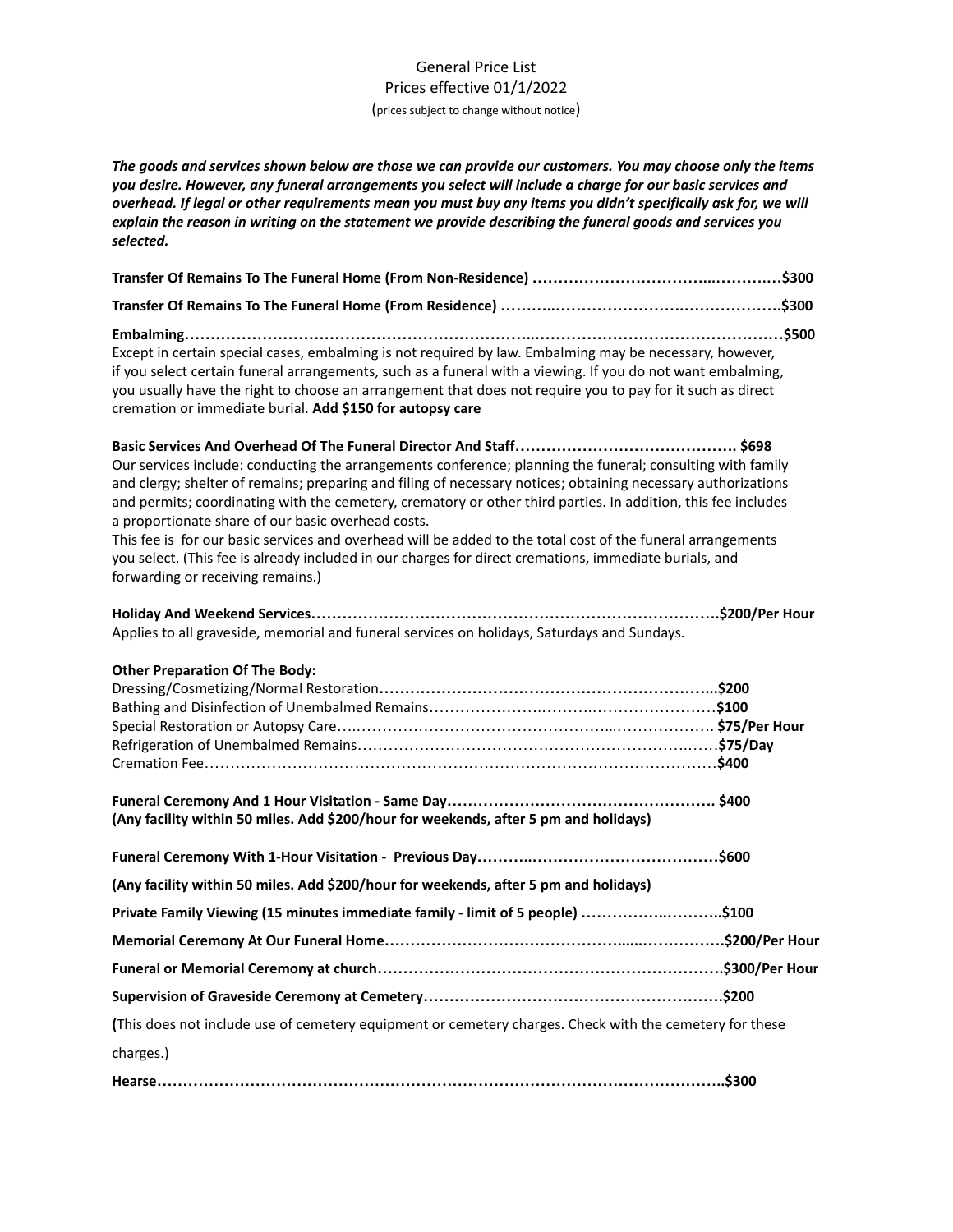**Limousine………………………………………………………………………………\$400/4 Hours Charge For All Vehicles Outside Of The Tri County Area……………………………...\$2/Per Loaded Mile Receiving Remains From Another Funeral Home……………………………………..\$1000 Forwarding Remains To Another Funeral Home…………………,,…………………..\$1000** (Includes Basic Services Fee And Embalming Fee) **Direct Cremation With A Container Provided By The Funeral Home..………………..\$699 Direct Cremation With A Container Provided By Purchaser…………………………..\$699** Includes: removal and transfer fee of body directly to crematory, basic services of funeral director & staff, refrigeration prior to cremation, alternative container and a plastic urn, securing all authorizations, permits and cremation fee, 1 certified death certificate. If you want to arrange a direct cremation, you can use an alternative container. Alternative containers encase the body and can be made of materials like fiberboard or composite materials (with or without a covering.) The container we provide is a sturdy corrugated cardboard container and is free of charge. **ADD \$100 FOR OVER 300 POUNDS; ADD \$200 FOR OVER 400. Immediate Burial………………………………………………………………………..\$1,100 - \$2,200** Our charge for immediate burial (without a ceremony) includes basic services of funeral director and staff; transfer of remains from home or facility; local transportation to cemetery. Immediate burial with a casket provided by the purchaser is \$1,100. Immediate burial with a 20 gauge non-sealing metal casket provided by the funeral home is \$2,200. **Anatomical Donation………………………………………………………………..…..\$850** This includes transfer of deceased from home or facility, basic services of funeral director and staff, securing permits and authorizations, 1 certified death certificate.

**Non-Gasketed Metal Caskets: \$750 - \$2,500**

**Gasketed Metal Caskets: \$2,800 - \$5,000**

**Copper: \$4,000**

**Wood Non-Gasketed: \$3,000 - \$5,000**

**Outer Burial Vault Price Range: \$750 - \$3,000**

**Cremation Urn Price Range: \$150 - \$500**